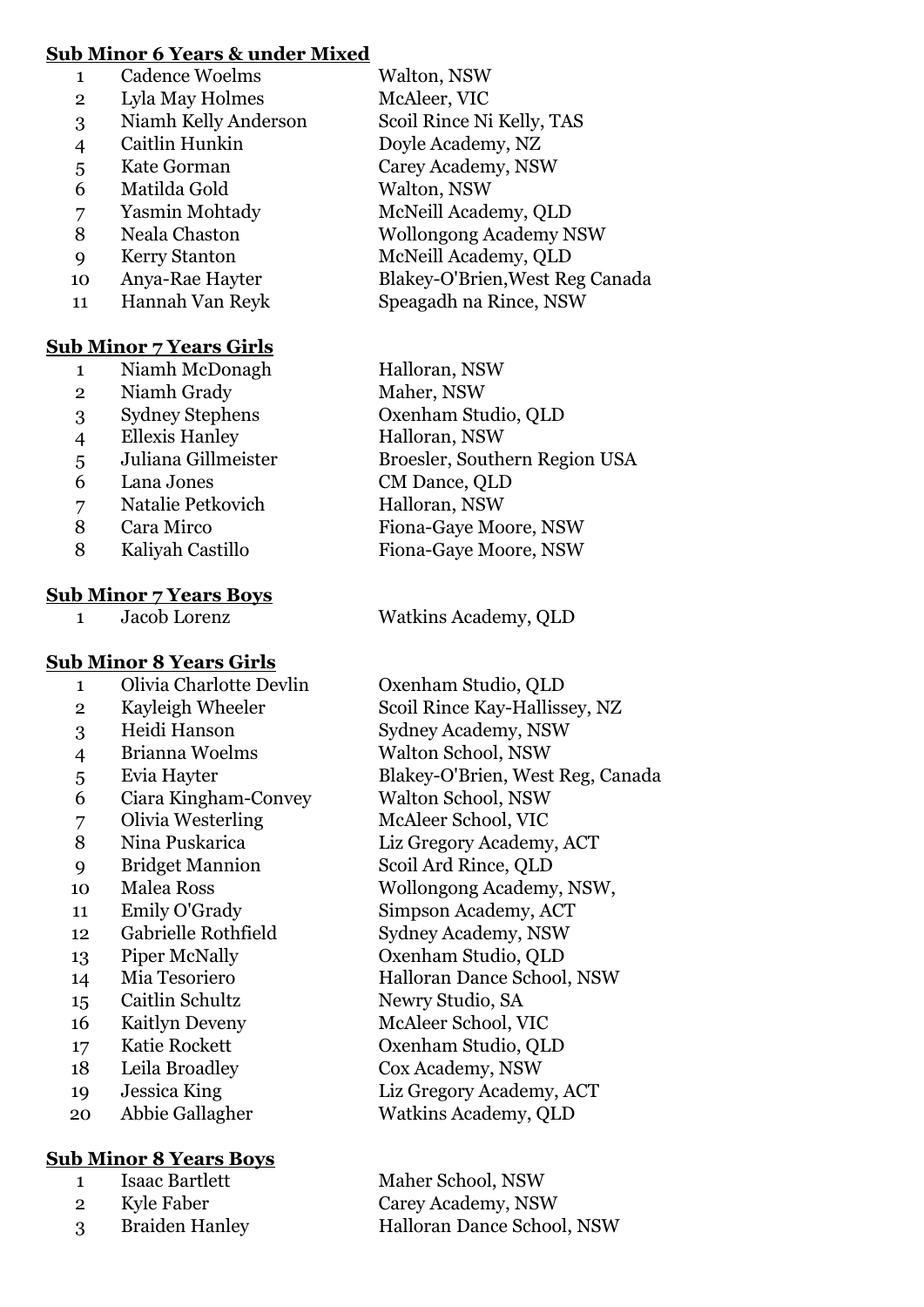### **Minor Girls 9 Years**

- 
- 
- 
- 
- 
- 
- 
- 
- 
- Isabella Campeotto WA Academy, WA
- 
- 
- 
- 
- 
- 
- 
- 
- 
- 
- Keeleigh Burke MFK Academy, QLD

### **Minor Boys 9 Years**

- 
- 
- 
- 
- 
- 

## **Minor Girls 10 Years**

- 
- 
- 
- 
- 
- 
- 
- 
- 
- 
- 
- 
- Nikita Van Heerden CM Dance, QLD
- 
- 
- 
- 
- 
- 
- 
- 
- Chloe Jones CM Dance, QLD
- Mia Robinson Fiona-Gaye Moore Academy, NSW Emilee Lowry Broesler School, Mid Atlantic Regoin, US Ciara-Leigh Carey Carey Academy, NSW Jenna Murphy McBrearty School of Irish Dance, NSW 5 Darcy Teese Melbourne Academy, VIC Maeve Wilkinson O'Connor School of Irish Dancing, VIC Haylee Wolter Crocker School of Irish Dance, QLD Ella Kennedy McBrearty School of Irish Dance, NSW Freya Jones Scoil Ard Rince, QLD Eimear Lucey Dwyer-Whelan Academy, NSW 12 Kirra Gilchrist Sydney Academy, NSW Aislinn Carey Carey Academy, NSW Imogen Rouse O'Neill School of Dance, NZ Ciera Hanson Adelaide Academy, SA 16 Niamh Cussen Miller School of Irish Dancing, SA Sarah Le Walker/Kick School, QLD 18 Alannah Lock Higgins Academy, NSW Aaliyah Taylor Watkins Academy of Irish Dance, QLD Madeline Daly Walker/Kick School, QLD
	-

 Denzel Liddle Jackson-Williams Irish Dance School, QLD 2 Zac Elliott Melbourne Academy, VIC Micah Lorenz Watkins Academy of Irish Dance, QLD Cillian Kelly Scoil Rince Kilmurray, VIC Harry Lowis Scoil Ard Rince, QLD Lachlan Hockley Spreagadh na Rince, NSW

 Trinity Woelms Walton School of Irish Dance, NSW Alyssa Hall McAleer Irish Dance School, VIC Elise Mannion Scoil Ard Rince, QLD Paige Blonk Eire Dance Australia Sienna Castillo Fiona-Gaye Moore Academy, NSW Chelsea Lindsell Liz Gregory Academy, ACT Claire Giles Mulcahy School of Irish Dancing, VIC Roisin Carey Dwyer-Whelan Academy, NSW Luci Hancock Miller School of Irish Dancing, SA Tara King Liz Gregory Academy, ACT Charli Doyle Eire Dance Australia 12 Ella Walters Reilly Studio, NSW 14 Chiara Peluso Reilly Studio, NSW Jorja Rakich O'Neill School of Dance, NZ 16 Caitlin Huf Scoil Ard Rince, OLD Luca Saunders Maher School of Irish Dance, NSW 18 Rachel French Halloran Dance School, NSW Amelia Sukker Eire Dance Australia 19 Bella Masters Higgins Academy, NSW Olivia Andrews Eire Dance Australia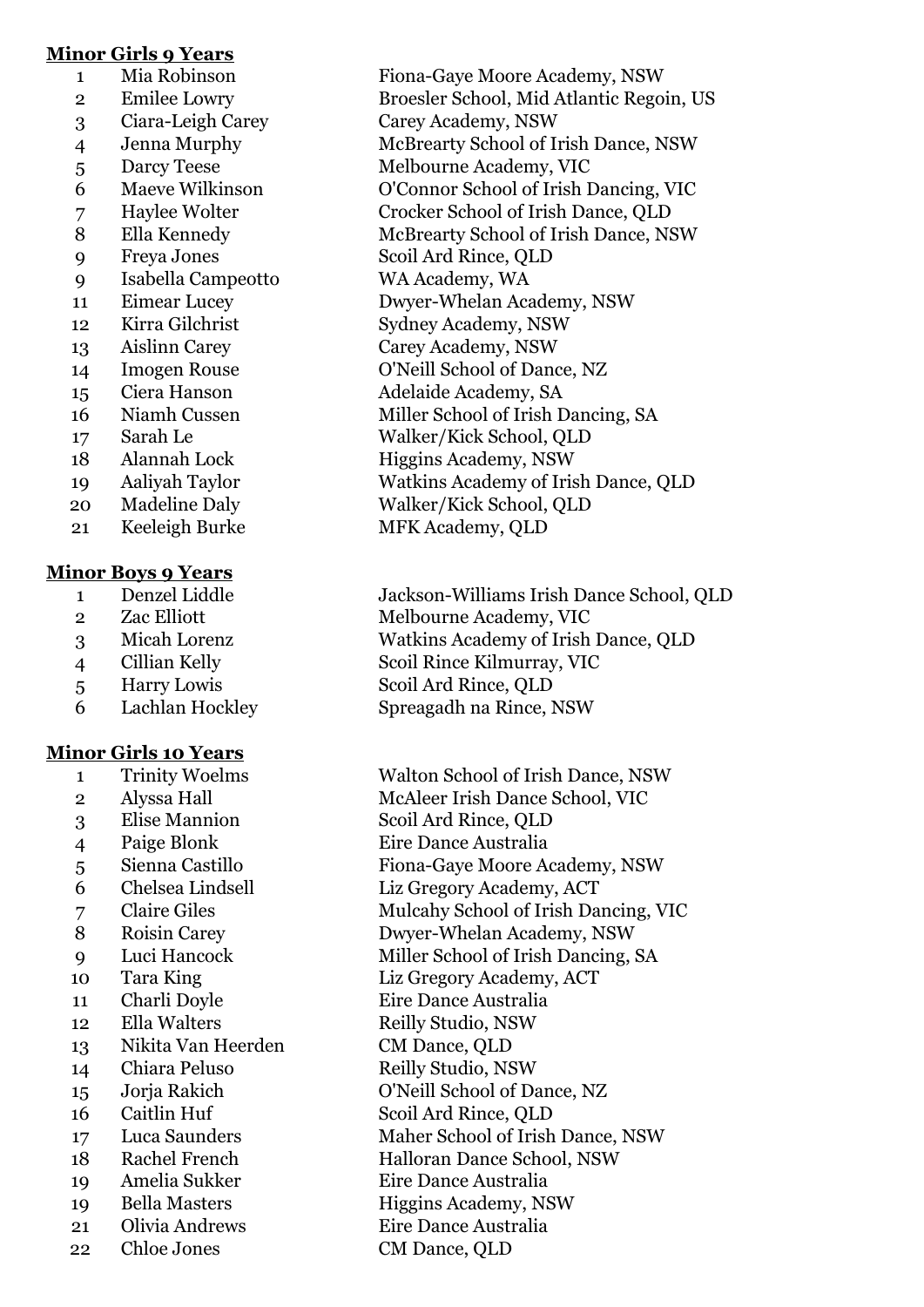- Mackenzie Tydd Eire Dance Australia
- 
- 
- 
- 
- 
- 

### **Minor Boys 10 Years**

- 
- 
- 
- 
- 

### **Junior Girls 11 Years**

- 
- 
- 
- 
- 
- 
- 
- 
- 
- 
- Brooke Elliot Forster Doyle Academy, NZ
- 
- 
- 
- 
- 
- 
- Imogen Tyson CM Dance, QLD
- 
- 
- 
- 
- 
- 

## **Junior Girls 12 Years**

- 
- 
- 
- 
- 
- 
- 
- 
- 
- 
- 
- Olivia Maljevac Dwyer-Whelan Academy, NSW

 Aaliyah Sinclair Scoil Ard Rince, QLD Milliea Coonz Scoil Ard Rince, QLD Saoirse Zabakly Dwyer-Whelan Academy, NSW Keava Brennan Munro School of Dance, QLD Alyssa Marcon Melbourne Academy, VIC 29 Jade Dacey Sydney Academy, NSW

 Ethan Hewitt O'Connor School of Irish Dancing, VIC Angus Limbrey Carroll School, NSW Corbin Walker Watkins Academy of Irish Dance, QLD Corey White Halloran Dance School, NSW 5 Oliver King Scoil Rince Creer, NSW

1 Bethany Fleet Miller School of Irish Dancing, SA 2 Danah Pham Halloran Dance School, NSW Madison Webb Howe School of Irish Dancing, SA Annabel Bailey Miller School of Irish Dancing, SA Breana O'Toole Liz Gregory Academy, ACT Sahara Ashby Crocker School of Irish Dance, QLD Chloe Dyde Fiona-Gaye Moore Academy, NSW Alice Keys Watkins Academy of Irish Dance, QLD Brooke Mackenzie Cox Academy of Irish Dance, NSW Amelia Sullivan O'Neill School of Dance, NZ Brianna Ross Spreagadh na Rince, NSW Ella Borgo Bedelia Academy, ACT Ashleigh Neiland Jackson-Williams Irish Dance School, QLD Scarlett Pearce Dwyer-Whelan Academy, NSW Jessica Smith Jackson-Williams Irish Dance School, QLD Jorja Lisle McGrath Irish Dance, ACT Alexis Tuckett Scoil Ard Rince, QLD 20 Anna Burke Reilly Studio, NSW Ruby McGavock Liz Gregory Academy, ACT 21 Zoe Korovin Miller School of Irish Dancing, SA Tayla-Ann Davison Scoil Rince Kay-Hallissey, NZ Matilda Goldie Watkins Academy of Irish Dance, QLD

 Bridey Lobb Scoil Rince Kilmurray, VIC Zali Williams Broesler School, Mid Atlantic Region, USA Aillie Russell McBrearty School of Irish Dance, NSW Brianna Coyle Christine Ayres School, VIC Sarah O'Hara McAleer Irish Dance School, VIC Keely O'Grady Doyle Academy, NZ Heather Wright O'Neill School of Dance, NZ Ashleigh Kelly Fiona-Gaye Moore Academy, NSW Georgie Purcell Maher School of Irish Dance, NSW Kate Edgar Scoil Ard Rince, QLD Emma-Kate Roma Lynagh Irish Dancing School, QLD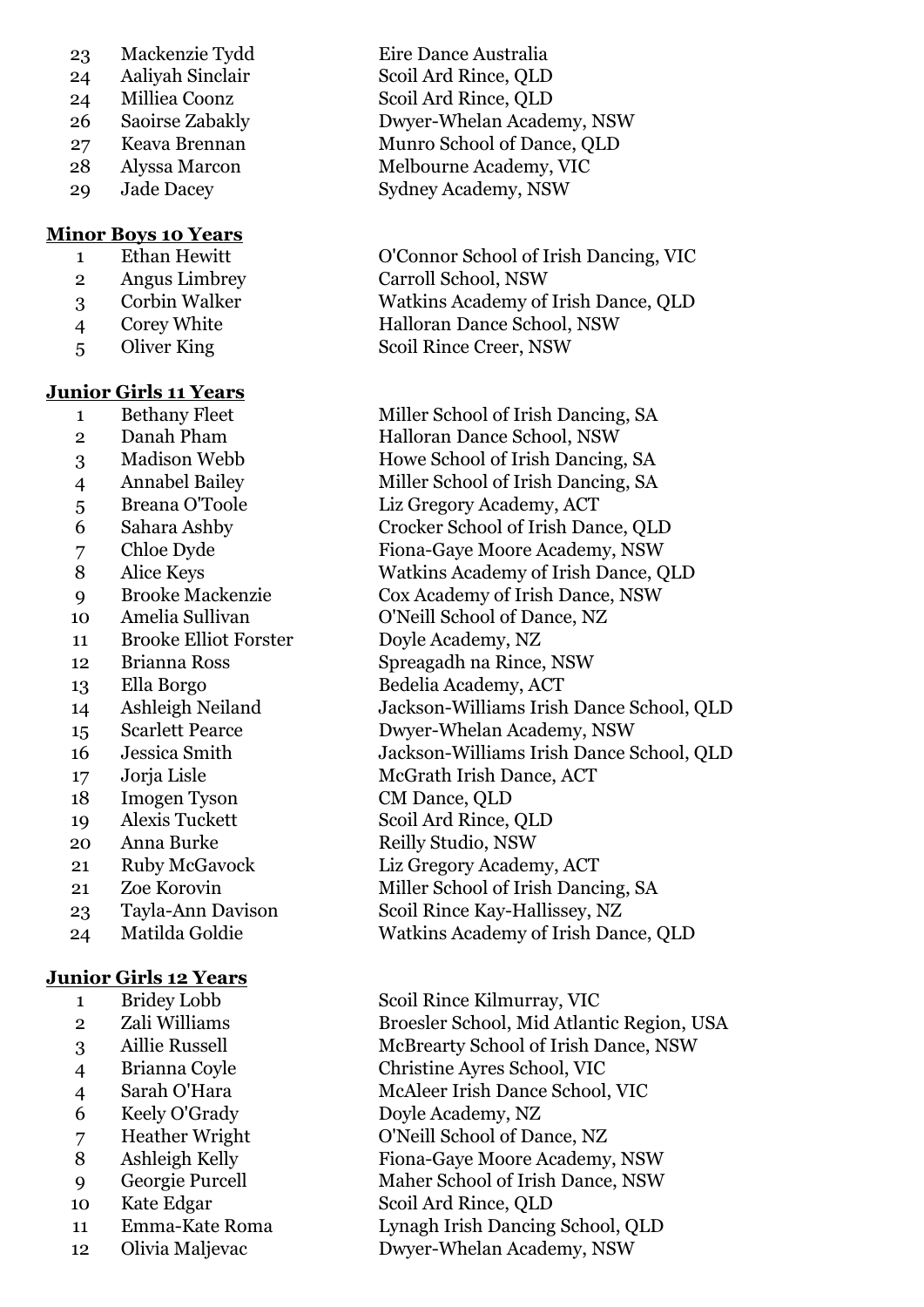- 
- 14 Trinity Berton Hall School, VIC
- 15 Trinity Lomas Miller School of Irish Dancing, SA
- 
- Ella Giammichele CM Dance, QLD
- 
- 
- 
- 
- 
- 
- 

## **Junior Boys 12 Years**

- 
- 
- 
- 
- 
- Lachlan Moroney WA Academy, WA

# **Intermediate Girls 13 Years**

- 
- 
- 
- 
- 
- 
- 
- 8 Shannon Gerrard Tir An Oir, ACT
- 
- 
- 
- 
- 
- 
- 
- 
- 
- 
- 
- 
- 
- 
- 
- 
- 
- 
- 
- 
- 

## **Intermediate Boys 13 Years**

Ciana O'Neill Mayne Irish Dance, VIC

- 
- 16 Grace Stevens Sydney Academy, NSW
	-
- Sacha Gummer Watkins Academy of Irish Dance, QLD
- 19 Erin Browne Halloran Dance School, NSW
- Logan Tydd Eire Dance Australia
- Ellise Gray Halloran Dance School, NSW
- Bridie Forster Christine Ayres School, VIC
- Julia Cotton O'Neill School of Dance, NZ

Ruby Randall Jackson-Williams Irish Dance School, QLD

 Lachlan Ball Christine Ayres School, VIC Liam McWeeney Walton School of Irish Dance, NSW Liam Fitzgerald Halloran Dance School, NSW Lachlan Stedman Christine Ayres School, VIC Isaac Loxley Scoil Ard Rince, QLD

 Simone Loysen Broesler School, Mid Atlantic Region, USA Louise Hewitt O'Connor School of Irish Dancing, VIC Angelique Shaw Shaw Academy of Irish Dance, QLD Alexandra Gibbs McAleer Irish Dance School, VIC Ellie Barbagallo QIA Dancers, QLD Thea Grech Mulcahy School of Irish Dancing, VIC Sally McGavock Liz Gregory Academy, ACT Saskia Mulligan Scoil Rince Creer, NSW Niamh Marsden Champion Academy, NSW Brea Merison Scoil Ard Rince, QLD Amelia Hanson Sydney Academy, NSW Melina Liddle Jackson-Williams Irish Dance School, QLD Megi McGeown Crocker School of Irish Dance, QLD Mikayla White Halloran Dance School, NSW 16 Kahli Gilchrist Sydney Academy, NSW Brooke Hill Jackson-Williams Irish Dance School, QLD Alexandra Vujevic Maher School of Irish Dance, NSW 19 Lilly Conlon Miller School of Irish Dancing, SA 20 Phoebe Ellis McGrath Irish Dance, ACT Isabelle Chui Scoil Ard Rince, QLD Genevieve Shaw Shaw Academy of Irish Dance, QLD 23 Kaitlin Weeks Maher School of Irish Dance, NSW Montana O'Keeffe Scoil Ard Rince, QLD Ruth Taylor Dwyer-Whelan Academy, NSW Natahni Lonergan Fiona-Gaye Moore Academy, NSW Grace Reid Halloran Dance School, NSW 28 Britney Klauber Melbourne Academy, VIC Isabella Page Miller School of Irish Dancing, SA

Liam Costello Scoil Rince Creer, NSW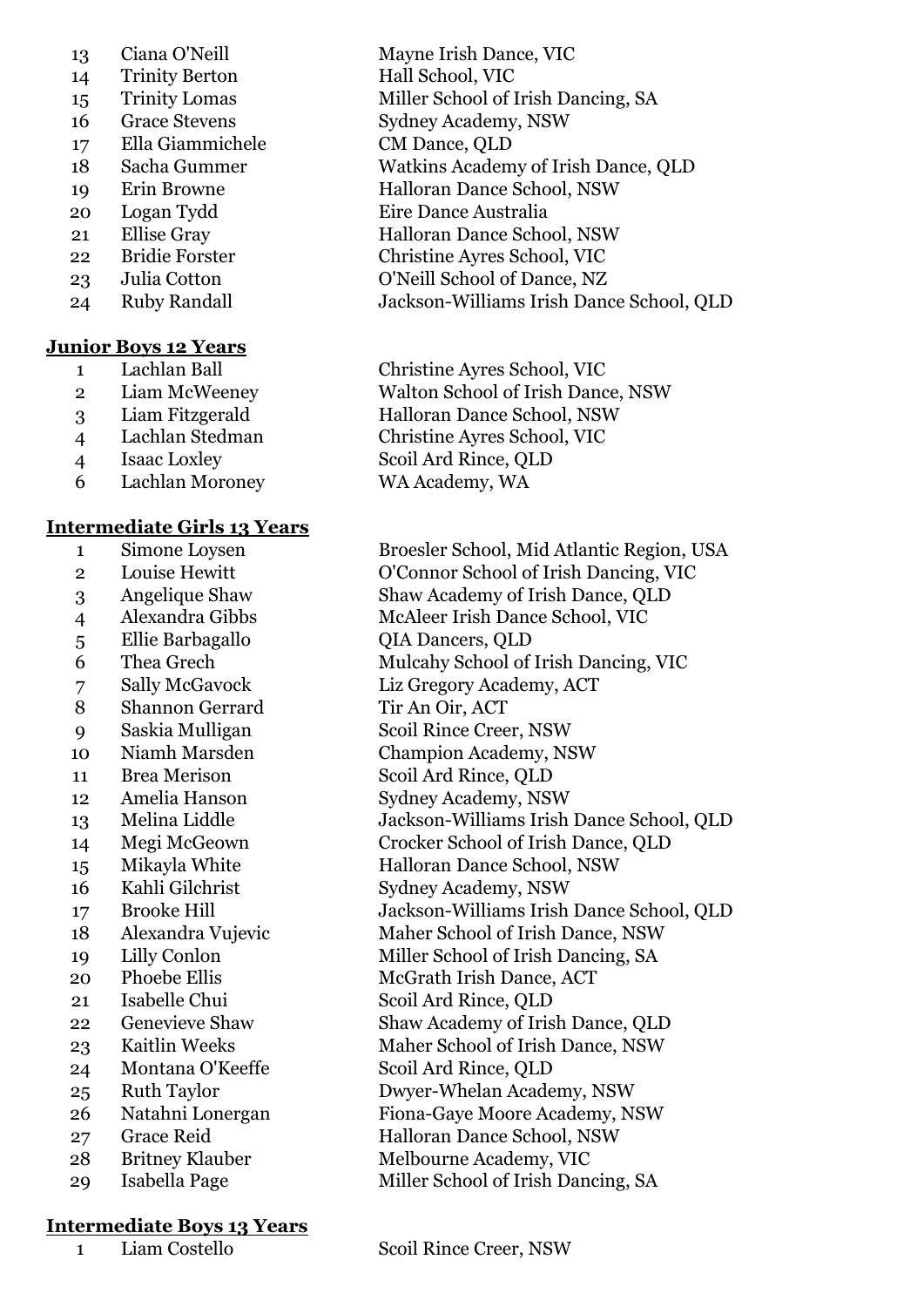- Daniel Donnelly McEntegart School of Irish Dancing, Cuige Uladh, Eire Jonathan Shaw Shaw Academy of Irish Dance, QLD Joseph Pike Liz Gregory Academy, ACT
- 

#### **Intermediate Girls 14 Years**

- Ciara Walshe Doyle Academy, NZ
- 2 Meg Toland Miller School of Irish Dancing, SA
- Christina O'Connor Dwyer-Whelan Academy, NSW
- Danae Moore Fiona-Gaye Moore Academy, NSW
- Jessica Hogan Miller School of Irish Dancing, SA
- Hannah Walker Kent Simpson Academy, ACT
- 7 Kathleen O'Leary Mulcahy School of Irish Dancing, VIC
- Trinity Ryan WA Academy, WA
- Molly Kingham-Convey Walton School of Irish Dance, NSW
- 10 Phoebe Rouse O'Neill School of Dance, NZ
- Caitlin Carr Crocker School of Irish Dance, QLD
- Sophie Liang Scoil Ard Rince, QLD
- Colette Blake Scoil Ard Rince, QLD
- Elyse Bryant Butler-Fearon-O'Connor School, West Region, USA
- Eilish Riley O'Neill School of Dance, NZ
- Megan Taggart Doyle Academy, NZ
- Niamh Mortimer-Semple O'Neill School of Dance, NZ
- 18 Danielle Marquet O'Neill School of Dance, NZ
- 19 Holly Cividin Reilly Studio, NSW
- 20 Mollie Hancock Miller School of Irish Dancing, SA
- Rachel Vella Maher School of Irish Dance, NSW
- Hannah McGregor-Jones Oxenham Studio, QLD

## **Intermediate Boys 14 Years**

- 
- 
- 
- 

## **Senior Girls 15 Years**

- 
- 
- 
- 
- 
- 
- 
- 
- 
- 
- 
- 12 Teisha Hedges Bird Studio, NSW
- 
- 
- 
- 
- 
- Molly Bentinck Stokes Doyle Academy, NZ

Jack Meimaris Crocker School of Irish Dance, QLD

 Will Limbrey Carroll School, NSW Ronan Greaney Melbourne Academy, VIC Liam Hartley QIA Dancers, QLD Jeremy Burrell Kerry School of Irish Dancing, NZ

 Chloe Williams Broesler School, Mid Atlantic Region, USA Madeleine Howe Cosgriff Irish Dancing School, VIC Ella Van Dyck Lynagh Irish Dancing School, QLD Emer McGing Scoil Rince Kilmurray, VIC Claudia Sandstrom Jackson-Williams Irish Dance School, QLD Taylah Attwell-Gill Miller School of Irish Dancing, SA Annabelle Rouse O'Neill School of Dance, NZ Greer Hutchison Scoil Ard Rince, QLD Sophie Roughsedge Melbourne Academy, VIC Lia Walsh Jackson-Williams Irish Dance School, QLD 11 Ella Bird Miller School of Irish Dancing, SA Isabel Sullivan O'Neill School of Dance, NZ Hannah Kim Scoil Rince Kay-Hallissey, NZ Ellie Borg Carey Academy, NSW Jade Abbey Carey Academy, NSW Ciara Neiland Jackson-Williams Irish Dance School, QLD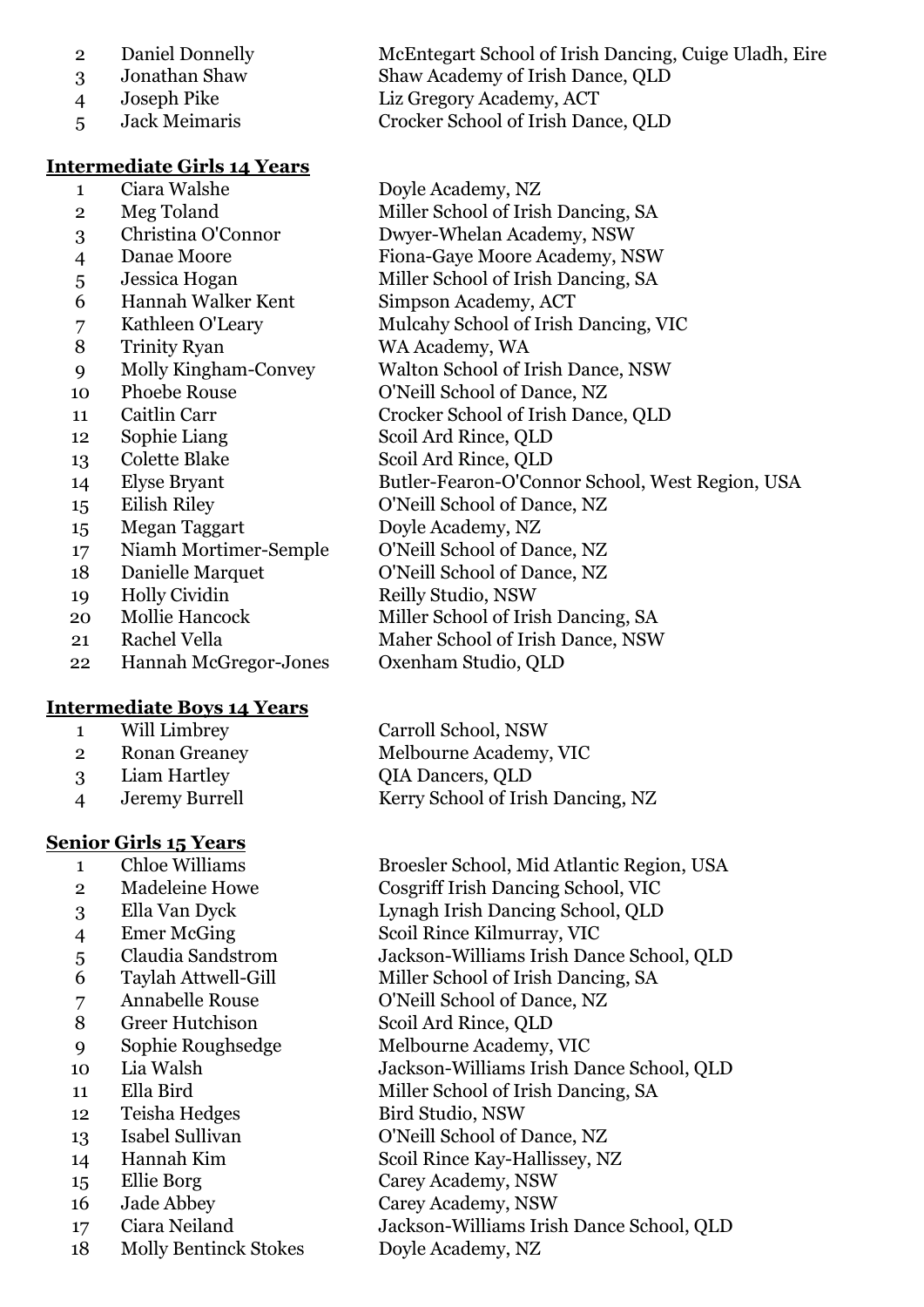| 19 | Maeve Cleary       | O'Neill School of Dance, NZ          |
|----|--------------------|--------------------------------------|
| 20 | Erin Burt          | Scoil Rince Creer, NSW               |
| 21 | Aelish Kelly       | Mulcahy School of Irish Dancing, VIC |
| 22 | Hannah Kaiserseder | Howe School of Irish Dancing, SA     |

#### **Senior Boys 15 Years**

- 
- 
- 
- Luke Hanson WA Academy, WA
- Brendan Tracey Carroll School, NSW

#### **Senior Girls 16 Years**

- Jasmine Merison Scoil Ard Rince, QLD
- Manuela Rainsforth McAleer School, VIC
- 
- 
- Brittany Pymm WA Academy, WA
- 
- 
- 
- 
- 
- 
- 
- 
- 
- 
- 
- 
- 

#### **Senior Boys 16 Years**

- 
- 
- 
- 
- 

#### **Junior Ladies 17 Years**

- 
- 
- 
- 
- 
- 
- 
- 
- 
- 

#### **Junior Men 17 Years**

- 
- 2 Harry Bartlett Doyle Academy, NZ

 Brendan Broesler Broesler School, Mid Atlantic Region, USA Mitchell O'Hara O'Neill School of Dance, NZ Nicholas Bakopoulos-Cooke Fiona-Gaye Moore Academy, NSW

 Eliza Bulloch Scoil Ard Rince, QLD Emma Sansone Adelaide Academy, SA Annie Devine Maher School of Irish Dance, NSW Olivia Ludgate Kerry School of Irish Dancing, NZ 8 Phoebe Hilliam Kerry School of Irish Dancing, NZ Alyssa Hill Jackson-Williams Irish Dance School, QLD Tanya Ojala Fiona-Gaye Moore Academy, NSW Brianna Rafferty Lynagh Irish Dancing School, QLD Holly Gibson Fiona-Gaye Moore Academy, NSW Lizzie Meimaris Crocker School of Irish Dance, QLD Samantha Gray Scoil Ard Rince, QLD Stephanie Baker Champion Academy, NSW 16 Caitlin Cuff Eire Dance Australia Sarah Neasy Claddagh Academy, NSW Kelanney Davy Bedelia Academy, ACT

 Luke Chaumont Walton School of Irish Dance, NSW Callum McGregor Cosgriff Irish Dancing School, VIC Patrick Gigacz Christine Ayres School, VIC Ethan Kesby Howe School of Irish Dancing, SA Benjamin Seal Fiona-Gaye Moore Academy, NSW

1 Maggie Devine Maher School of Irish Dance, NSW Neeve Broesler Broesler School, Mid Atlantic Region, USA Alexandra King Cosgriff Irish Dancing School, VIC Ellen Rafferty Lynagh Irish Dancing School, QLD Catherine Back Liz Gregory Academy, ACT Charlotte Fletcher Walton School of Irish Dance, NSW Lucy McCormack Adelaide Academy, SA Hayley Lowe O'Connor School of Irish Dancing, VIC Jessica Cathcart Adelaide Academy, SA Emily Harmon Dwyer-Whelan Academy, NSW

Jonty Moore Fiona-Gaye Moore Academy, NSW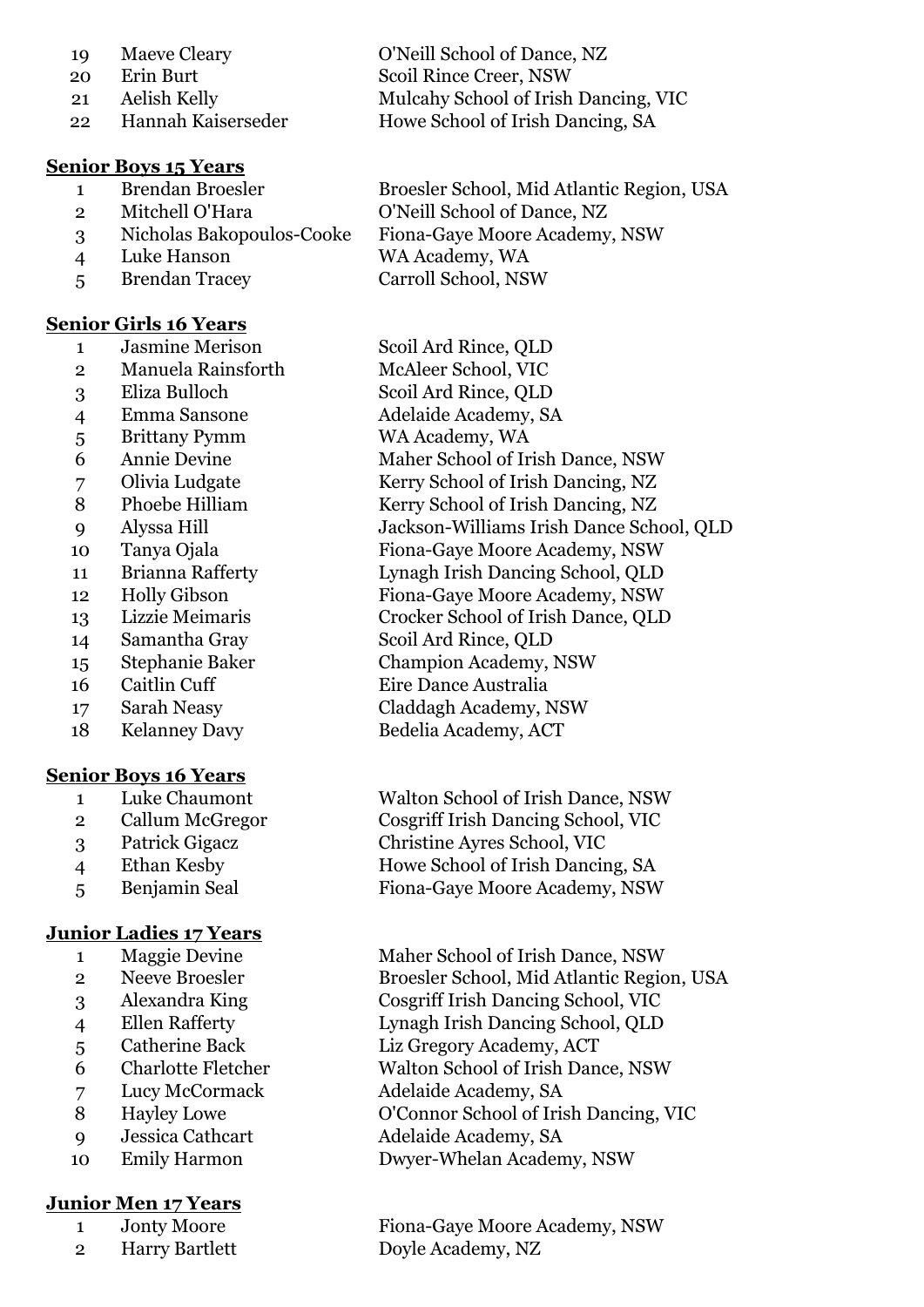- 
- 

## **Junior Ladies 18 Years**

- 
- 
- 
- 
- 
- Taylor Pymm WA Academy, WA
- 
- 
- 
- 
- 

## **Junior Men 18 Years**

- 
- Declan Walker Kent Simpson Academy, ACT
- 
- 4 Daniel Mac Mahon QIA Dancers, OLD
- Austin Ryan WA Academy, WA
- Charlie Sandstrom Watkins Academy of Irish Dance, QLD

## **Ladies 19 Years**

- 
- 
- 
- 
- 
- 
- 
- 
- 
- 

# **Men 19 Years**

- 
- 

## **Senior Ladies 20 to 22 Years**

- 
- 
- 
- 
- 
- 
- 
- 
- 
- 
- 
- 
- Olivia Lloyd Lynagh Irish Dancing School, QLD

3 Kieran Bryant Halloran Dance School, NSW Benjamin Wright Watkins Academy of Irish Dance, QLD

1 Zoe Toland Miller School of Irish Dancing, SA Rochelle Hoffmann Blakey O'Brien Irish Dance, Western Region, USA Chloe Peirce Scoil Ard Rince, QLD Hannah Shackley O'Neill School of Dance, NZ McKenzie Cox Eire Dance Australia Shannon Gore Christine Ayres School, VIC Bridget Leahy McAleer Irish Dance School, VIC Mollie Brennan Walton School of Irish Dance, NSW Sophia Ward Crocker School of Irish Dance, QLD Kyra Webb Fiona-Gaye Moore Academy, NSW

 Nick Meimaris Crocker School of Irish Dance, QLD Marcus McEleavey Jackson-Williams Irish Dance School, QLD

 Mackenzie Mahler Blakey O'Brien Irish Dance, Western Region, USA Natalie O'Connor Dwyer-Whelan Academy, NSW Carrie Vaughey Crocker School of Irish Dance, QLD Alexandra La Sala Melbourne Academy, VIC Alanna Chaumont Walton School of Irish Dance, NSW Tyler Watkins Watkins Academy of Irish Dance, QLD Adele McEleavey Jackson-Williams Irish Dance School, QLD Natasha Singh Liz Gregory Academy, ACT Xartiese Holdsworth Crocker School of Irish Dance, QLD Chloe Lenders McAleer Irish Dance School, VIC

 Jack Kearney Currie-Henderson Academy of Irish Dancing, NSW Kieran Ayres Christine Ayres School, VIC

 Sarah Wallace Christine Ayres School, VIC Ceili Moore Fiona-Gaye Moore Academy, NSW Morgan Crammond Halloran Dance School, NSW Erin McArthur Scoil Rince Kilmurray, VIC 5 Shaelli Kelly Mulcahy School of Irish Dancing, VIC Shauna Olsen Scoil Rince Kilmurray, VIC 7 Fiona McGing Scoil Rince Kilmurray, VIC Sarah Cornell-Farrow Miller School of Irish Dancing, SA Marigold Cousens Dwyer-Whelan Academy, NSW Hannah Eve Walton School of Irish Dance, NSW Caitlin Devine Maher School of Irish Dance, NSW Madeleine Walsh Lynagh Irish Dancing School, QLD